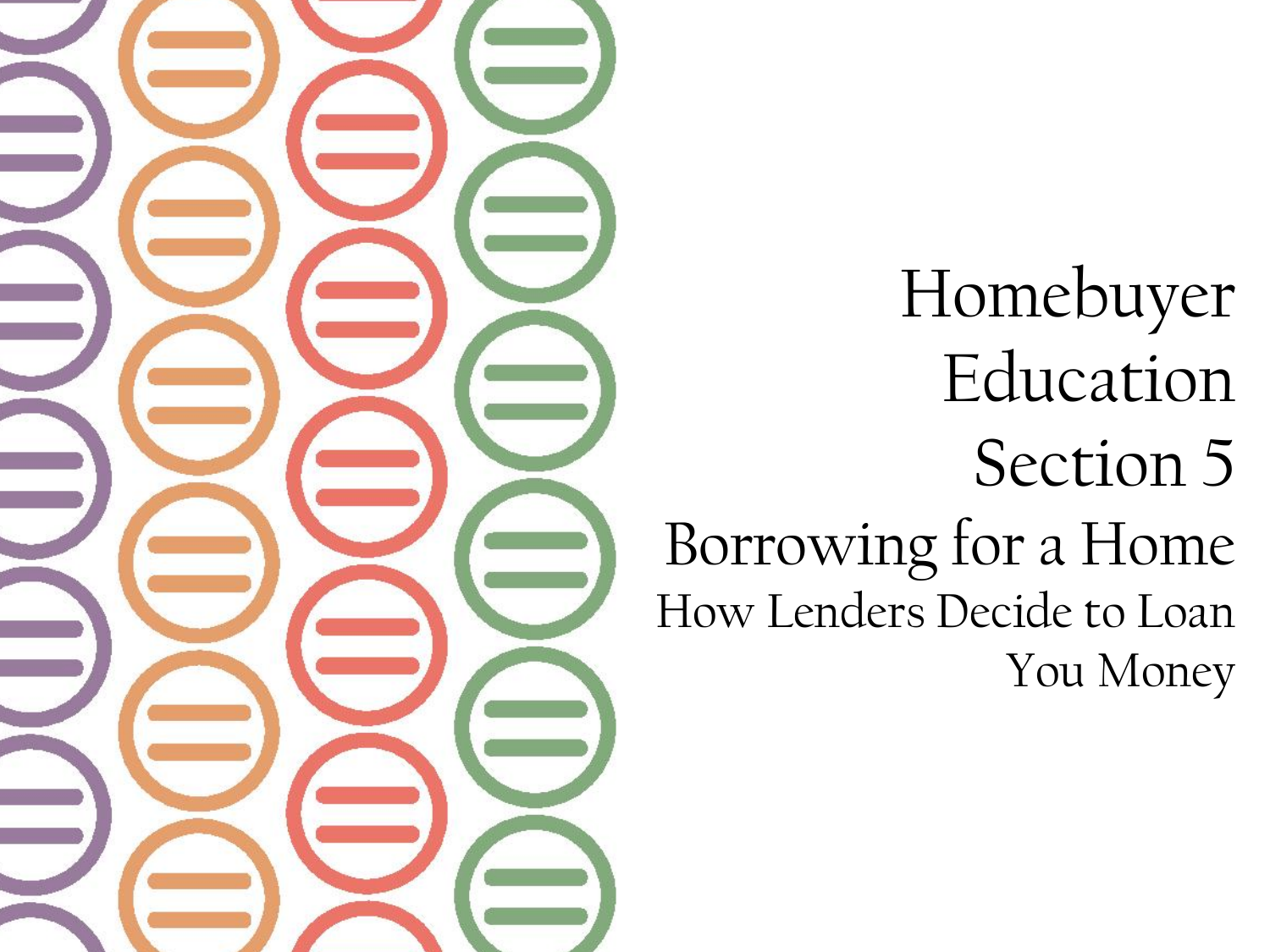### **Finding out what you can buy**

- Rough Estimates
	- Rough Rule of Thumb #1: Housing costs should be no more than 25% of gross pay or 35% of take home pay-Housing costs included (utilities, insurance, maintenance).
	- Rough Rule of Thumb #2: Price should be no greater than 2.5-3x gross income
- Pre-Qualifying: Preliminary look to determine how much you might borrow
	- $\triangleright$  Lots of calculators for estimating affordability are available online
	- $\triangleright$  Benefits for pre-qualifying
	- $\triangleright$  Generally involves using a worksheet
- Pre-Approval: Formal process to determine exactly how much you can borrow
	- $\triangleright$  Requires you submit info and supporting documents
	- $\triangleright$  Generally results in a letter stating :
		- 1. How much you can borrow
		- 2. Specific term for the terms and amount of the loan
	- $\triangleright$  Can be difficult to obtain
	- $\triangleright$  Pre-approval is popular

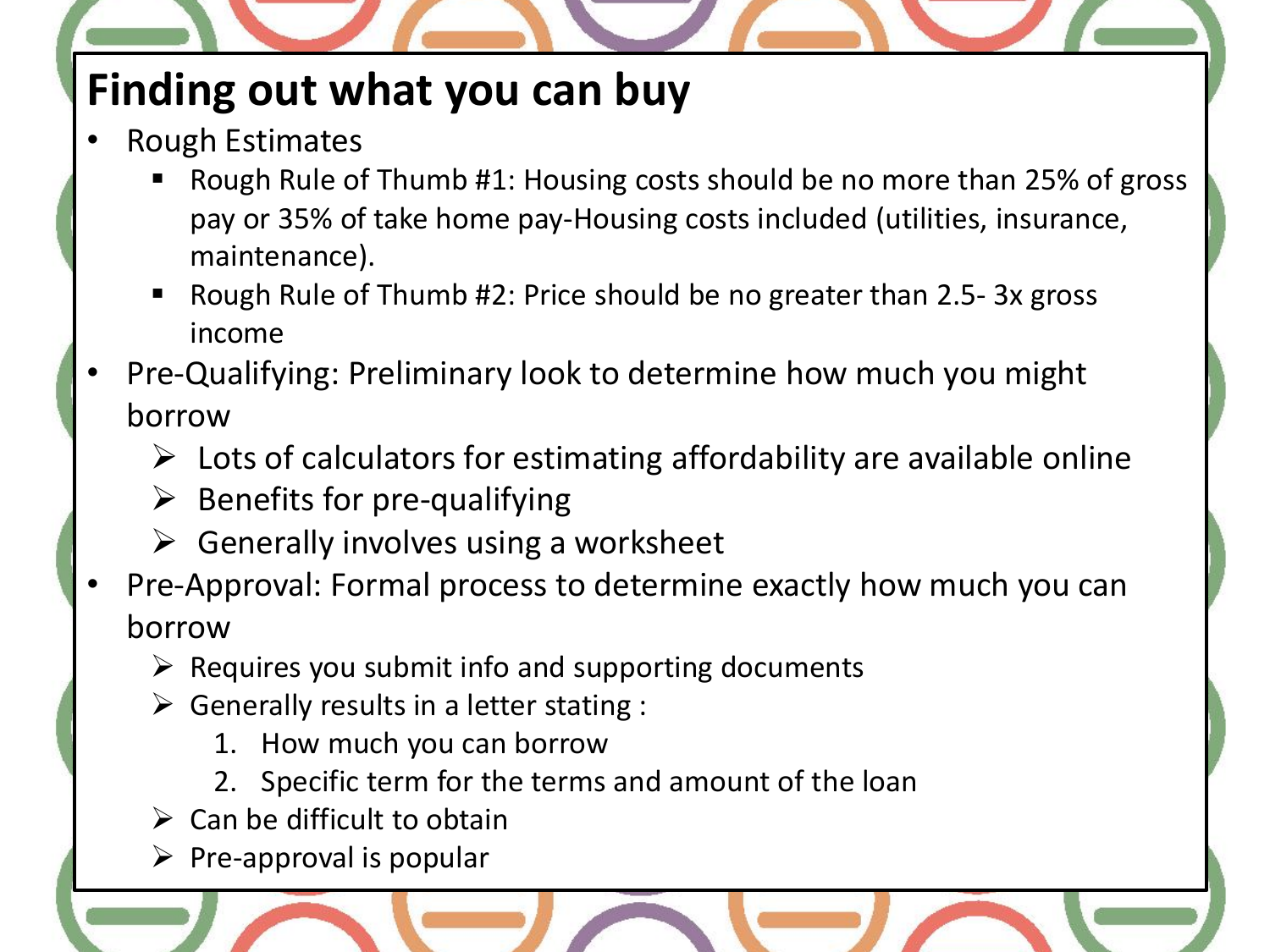

# **Capacity**

- Gross monthly income income before income and deductions
- **Steadily employed for at least 2** years and can be documented as reliable income
- Remember, you must document your income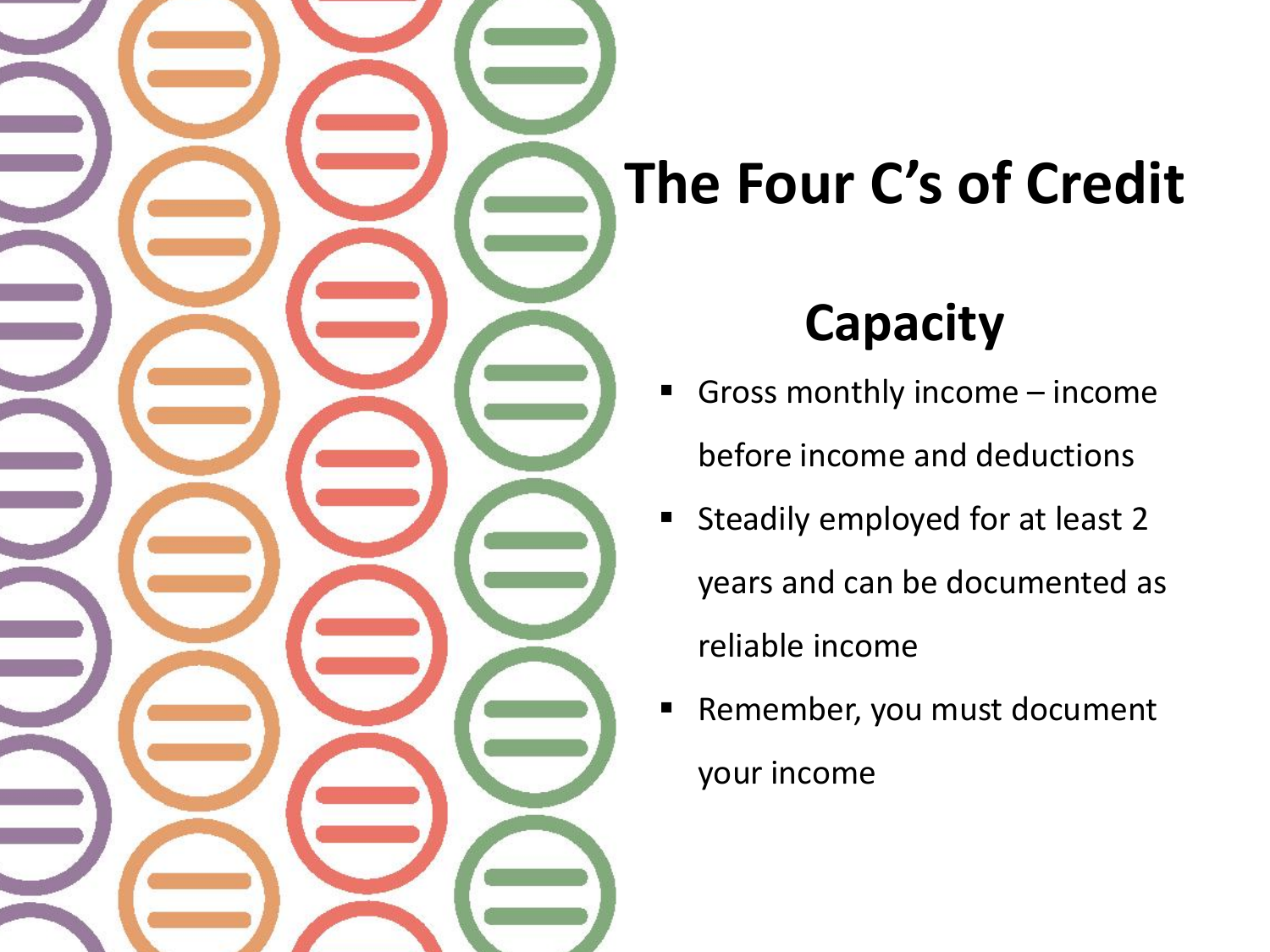

# **Capital**

- Down payments demonstrate your commitment
- Savings must be entirely under the control of the borrower
- Gifts from household members okay if documented as unconditional
- Assets must convert to cash prior to closing if required for down payment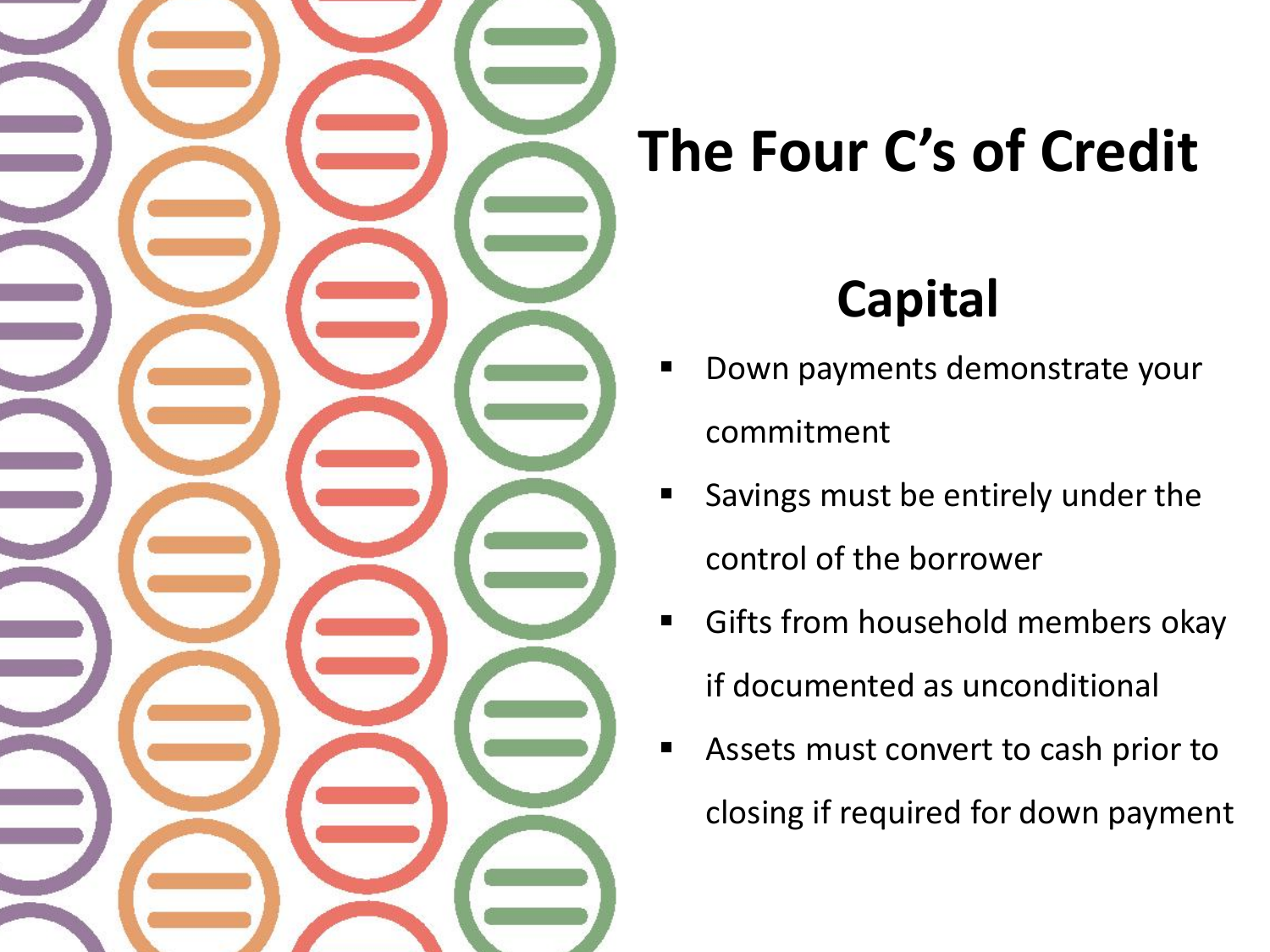

# **Credit History**

Lenders want to see

- **How much you owe**
- **How often you use credit**
- **That you pay on time**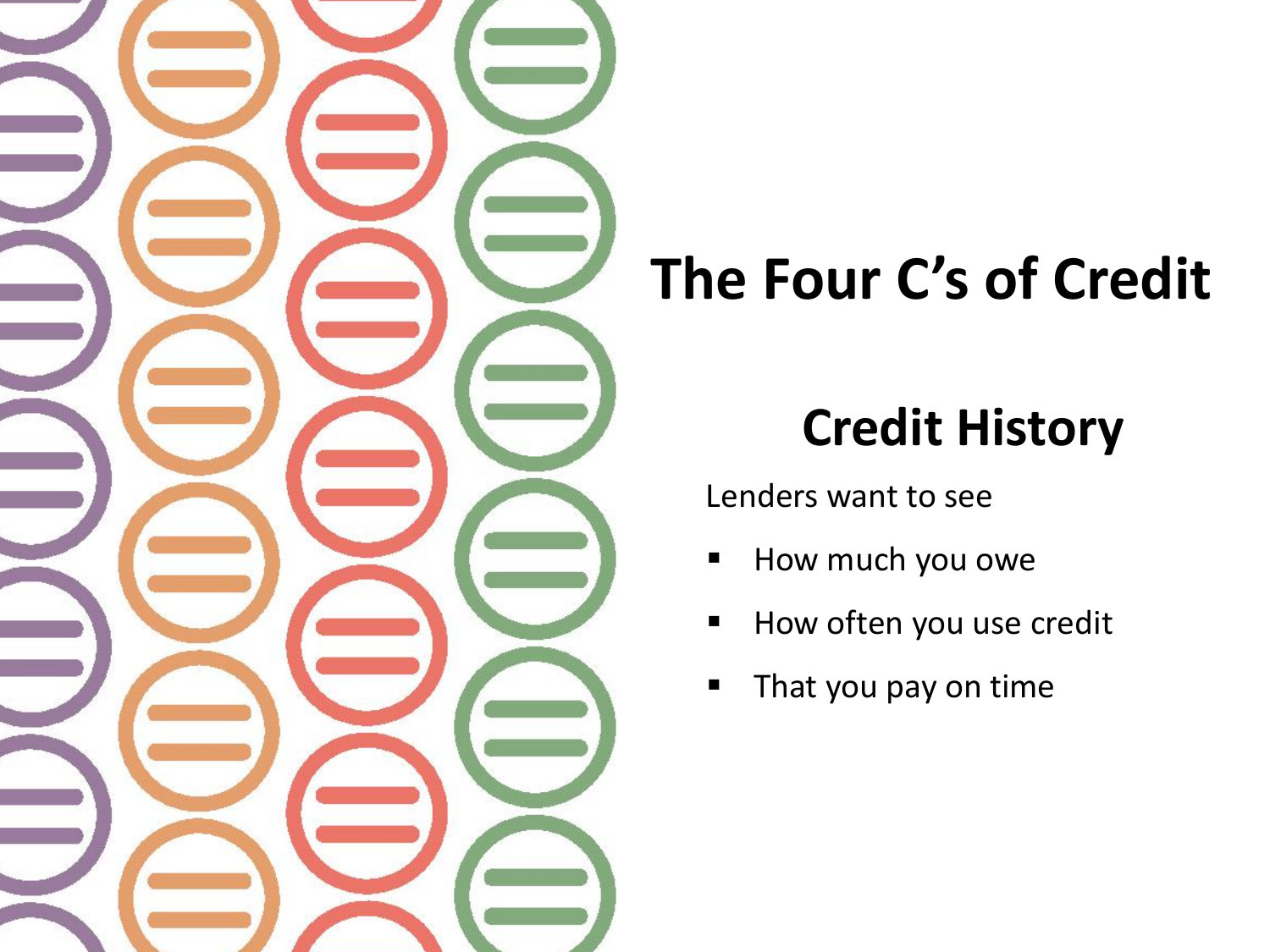# **Collateral**

- **If you cannot make your payments,** the lender gets the house (foreclosure)
- **The lender will then sell it to get** his money back
- Most lenders will loan a percentage of the value of the house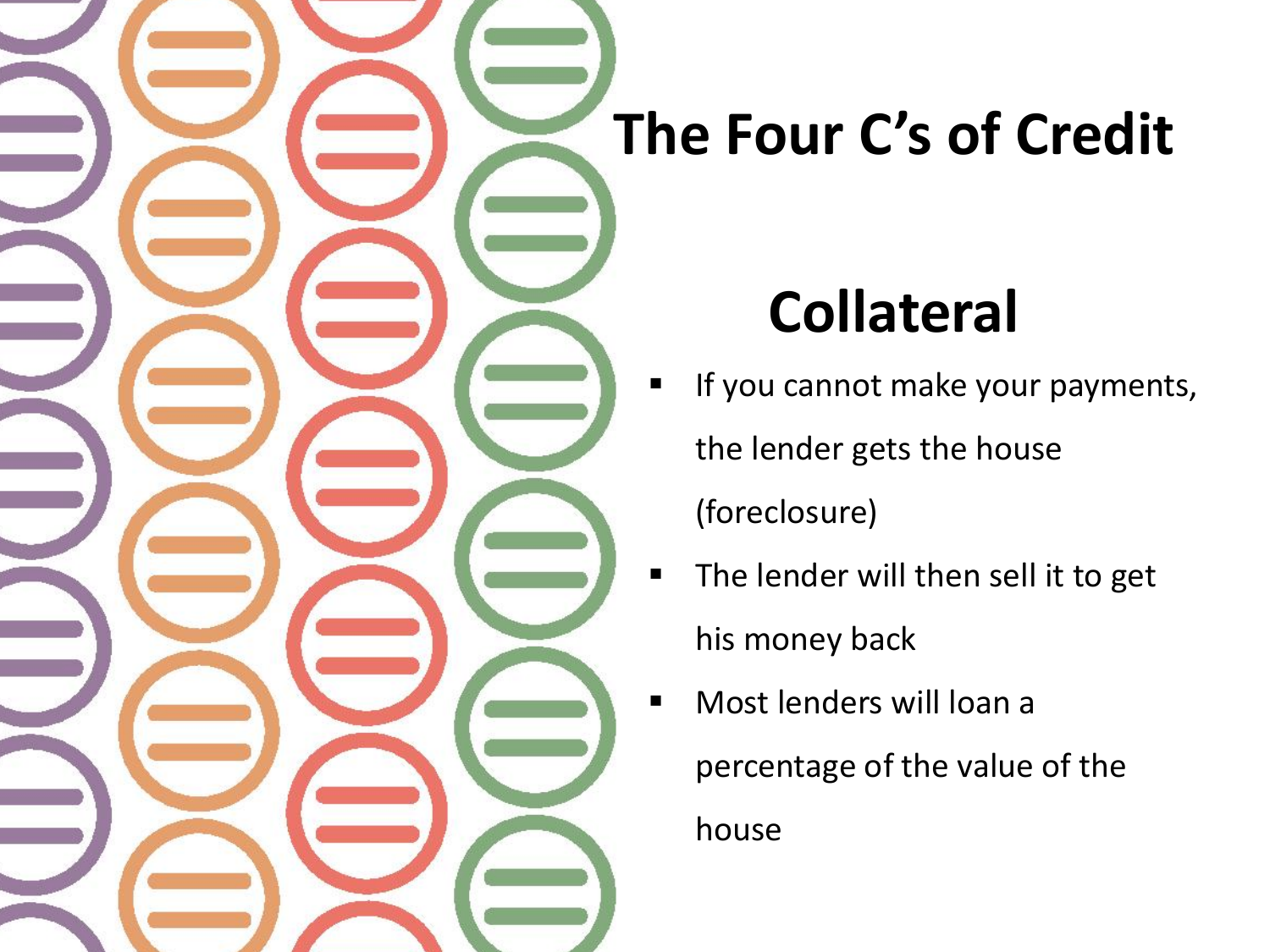# **Lenders Think of your Debt in Terms of Ratios**

### **Front End Ratio**

Compares your total monthly housing (mortgage principal and interest, real estate taxes and insurance) with your gross monthly income.

#### **Back End Ratio**

Compares all monthly debt payments (housing expenses plus other consumer loans such as car payments and credit cards)

#### **Qualifying Ratios**

The front and back end ratios required for a particular loan

#### **Special Loan Products**

Special loan products, such as those for persons with disabilities, may allow higher percentages of housing and total debt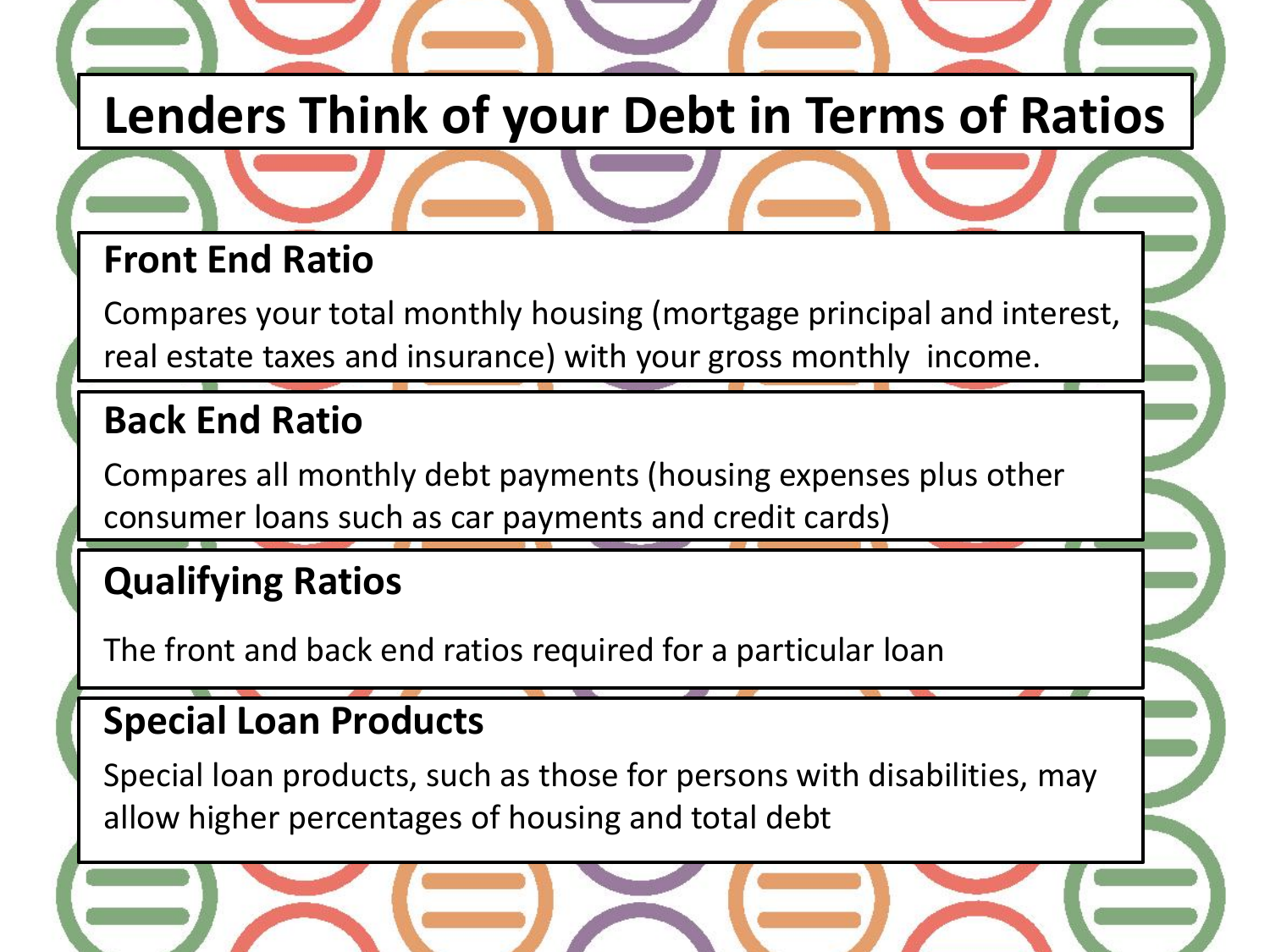# What You Can't Borrow

#### **Down Payment**

*Money paid to a lender at closing that is the difference between what you are paying for the house and the amount pf the loan*

- **Sources of down payment money**
	- Lenders like to see the down payment coming from savings by the buyer
	- Can use a gift from another household member if you can prove that it is a true gift
	- Loans cannot be used for down payments: Grants can be used
		- o Down payment assistance programs can be used

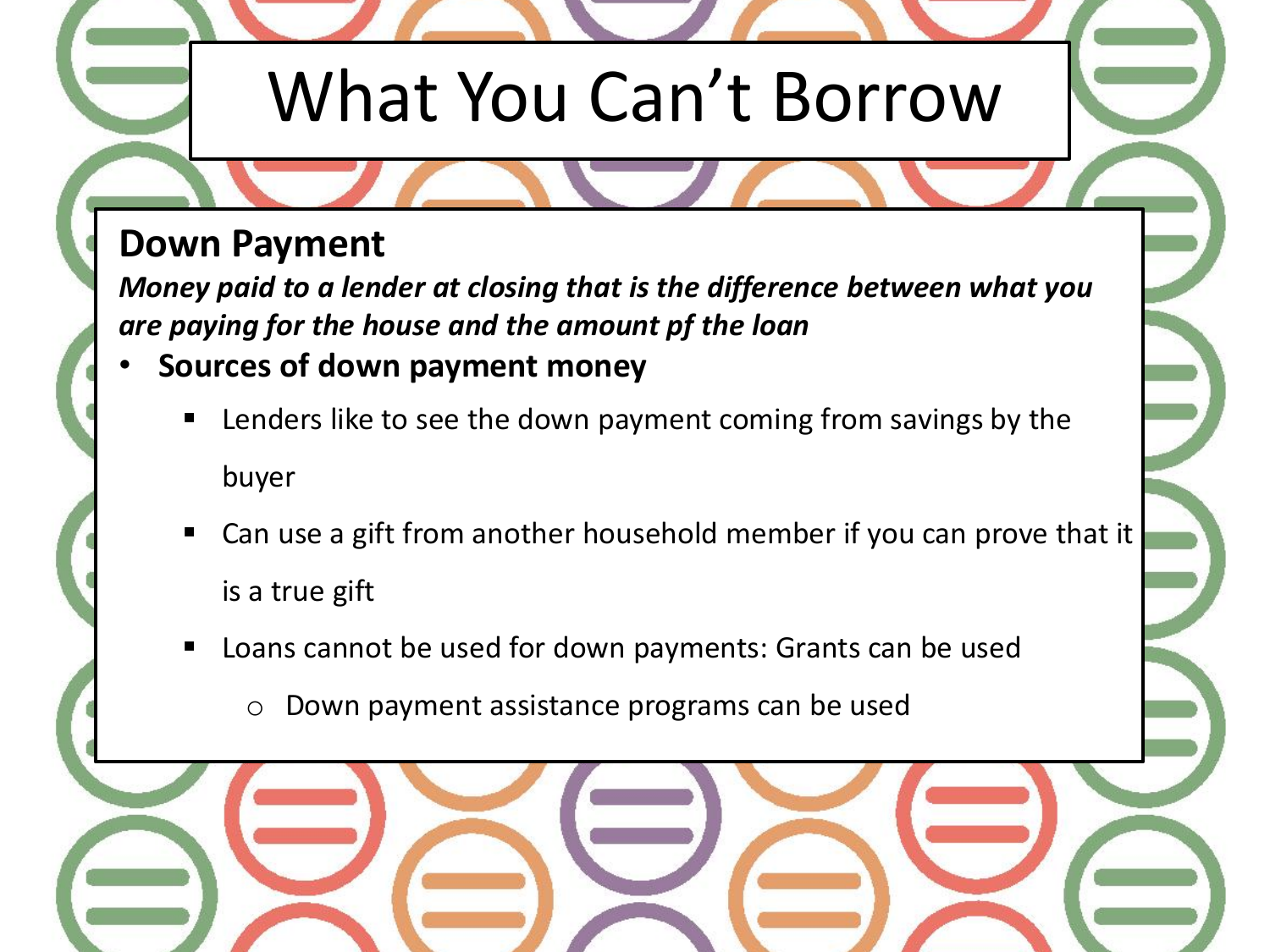# What You Can't Borrow

### **Closing Costs**

- Not usually borrowed, but can be a true gift from parents or others
- Result from different parts of the purchasing process
- Costs associated with the loan
- Costs associated with obtaining title to the property
- Costs associated with real estate transfer taxes
- Costs associated with service providers
- **Taxes**
- Assessments for neighborhood associations, if applicable
	- Negotiate closing costs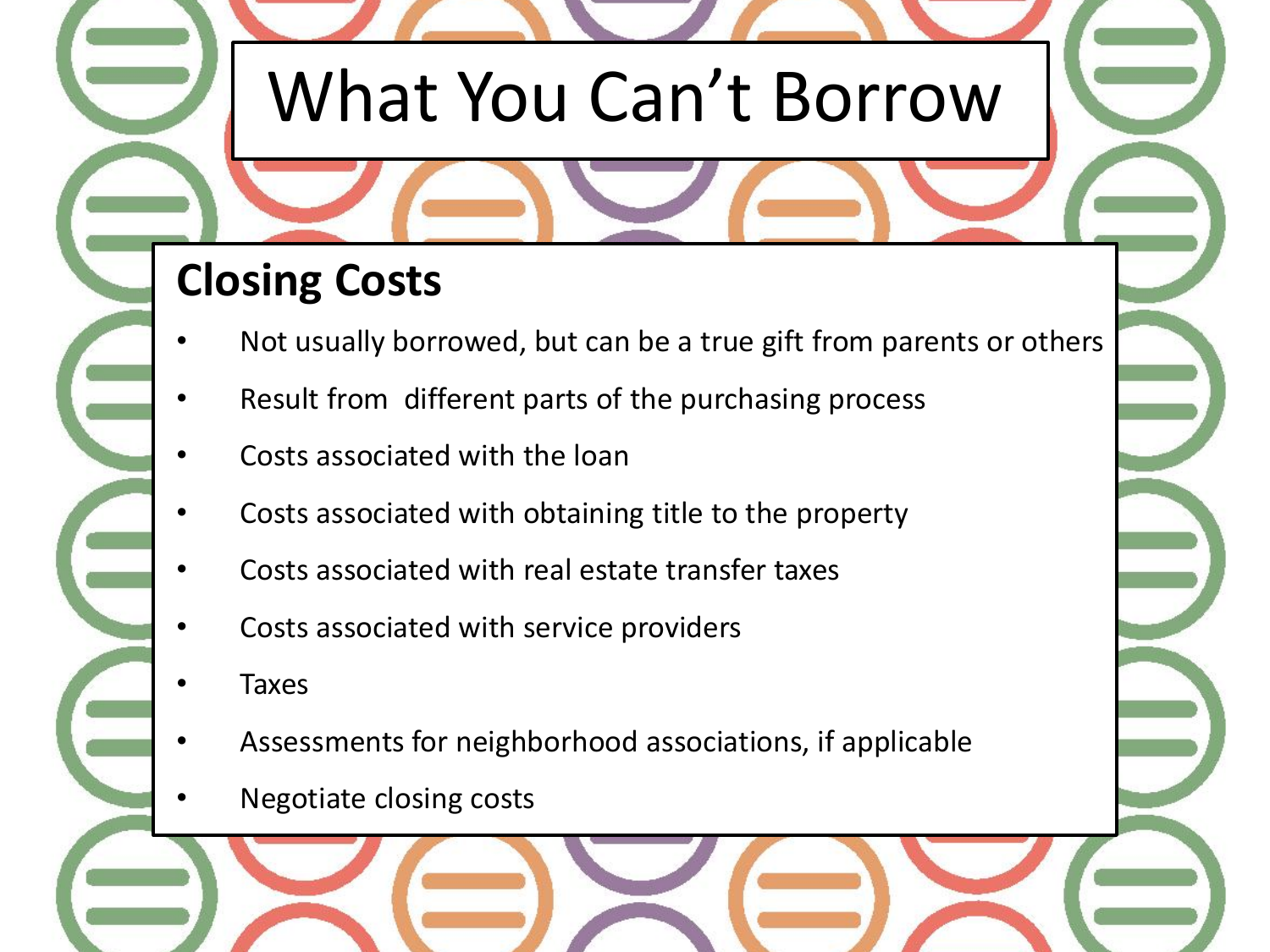#### **Insurance associated with the loan**

- -Title Insurance
- -Private Mortgage Insurance (PMI)

#### **Federal Law regarding Private Mortgage Insurance**

-conventional loans closed on or after July 29, 1999

-For loans closed prior to July 29, 1999 -Borrower- initiated cancellation -Automatic termination -As of January 31, 2013, HUD Mortgagee Letter 2013-04

#### **What Lender Needs to Know to Give You a Loan**

-Personal Identification

-Information on your residences for past 2-6 years

-Banking information for all bank accounts

- -Employment information
- -Information on debts

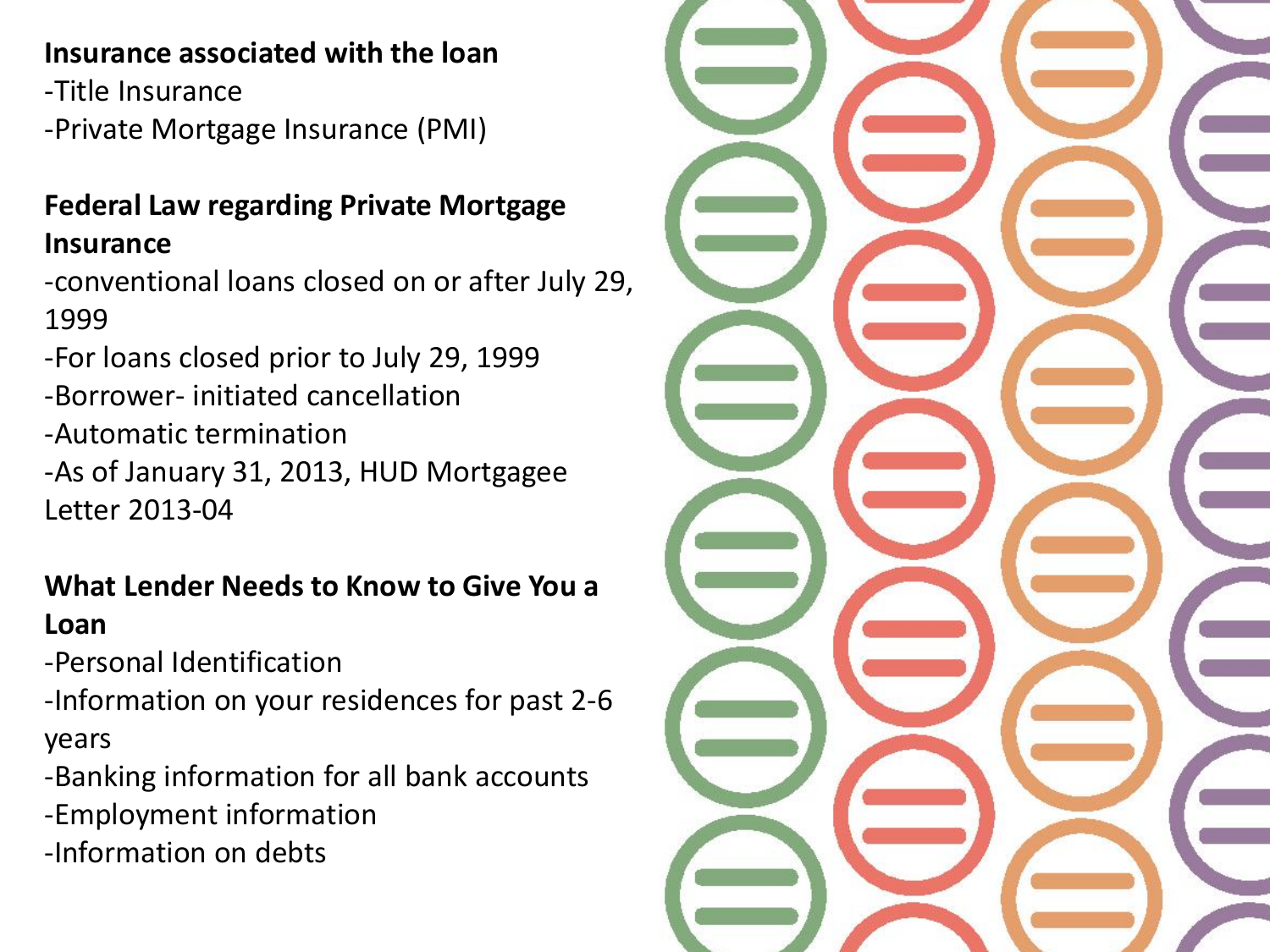### **What Happens When You Go to a Lender**

- **Expect Lots of questions**
- Be prepared to provide the needed documentation
- You will sign letters or releases
- Discuss any housing purchase assistance you have or the lender know
- Ask lots of questions

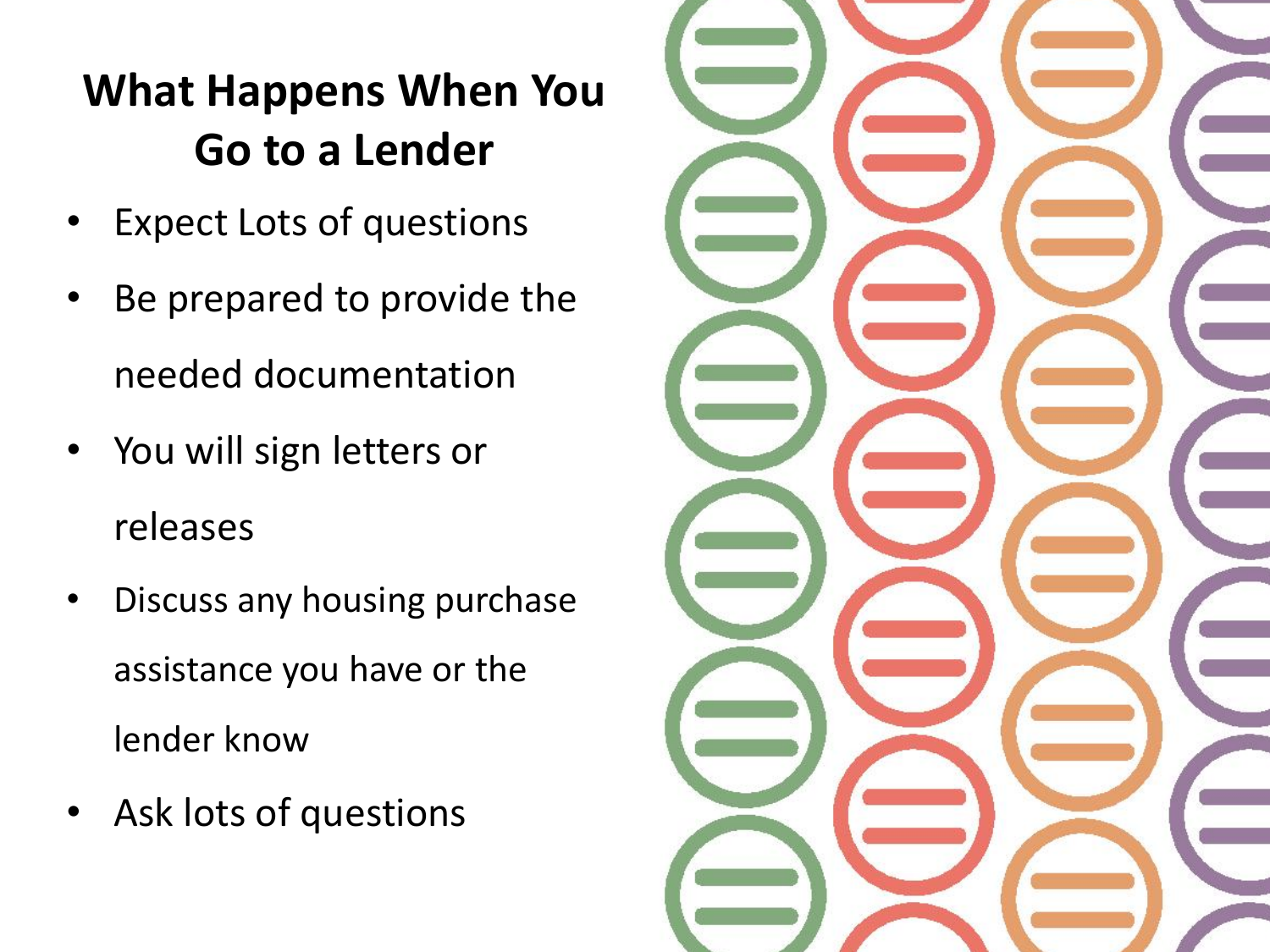## **Things to Remember**

- You need to supply complete information that encourage the lender to trust you
- Supplying information in a quick and orderly manner
- Be patient with the process
- The law only care about what you sign

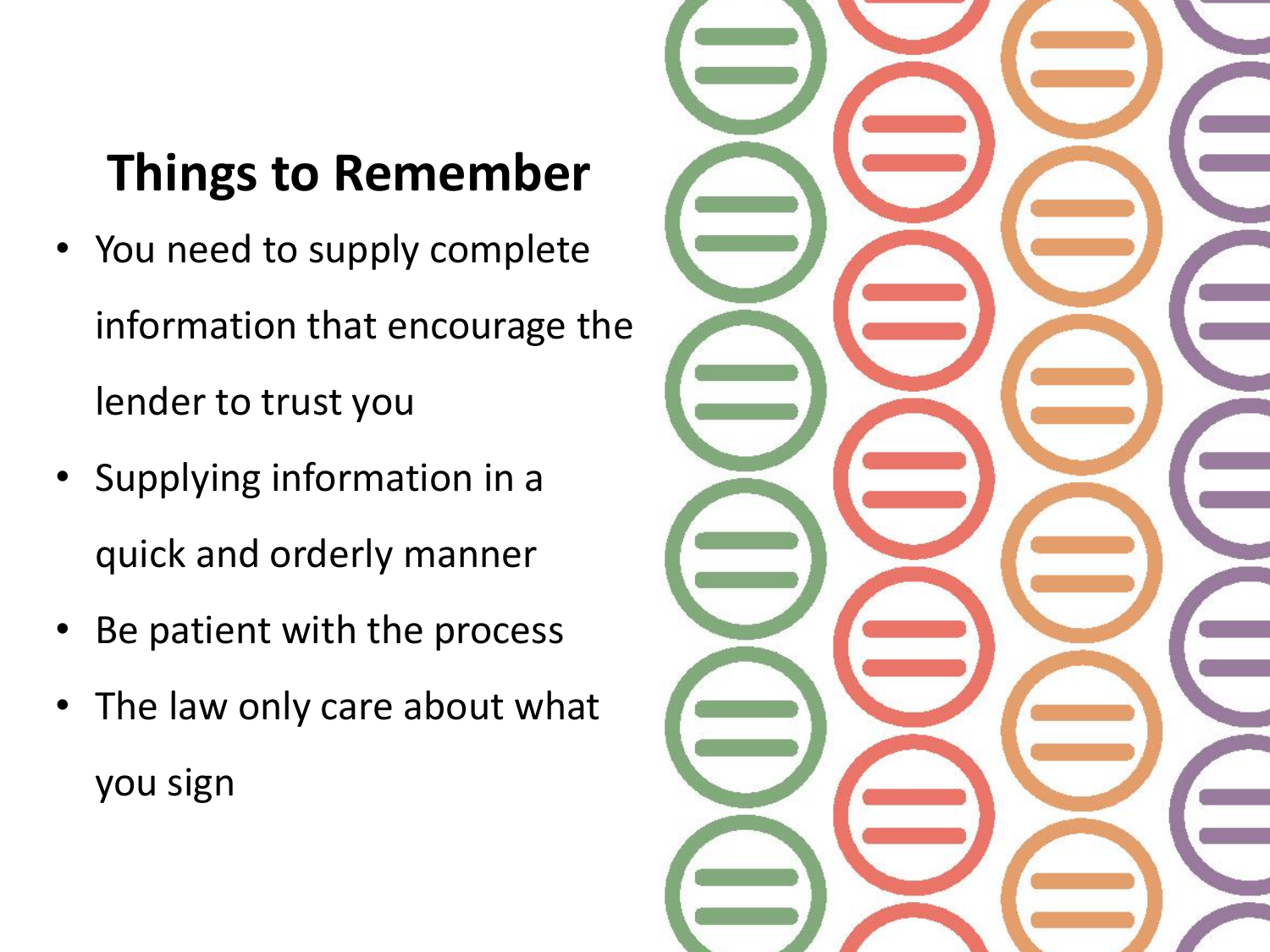## **If Your Loan is Denied**

- You have the right to be told why
- Make sure your credit records are correct
- You can apply somewhere else but be careful
- You can take the reason you were denied and use it to plan your next step